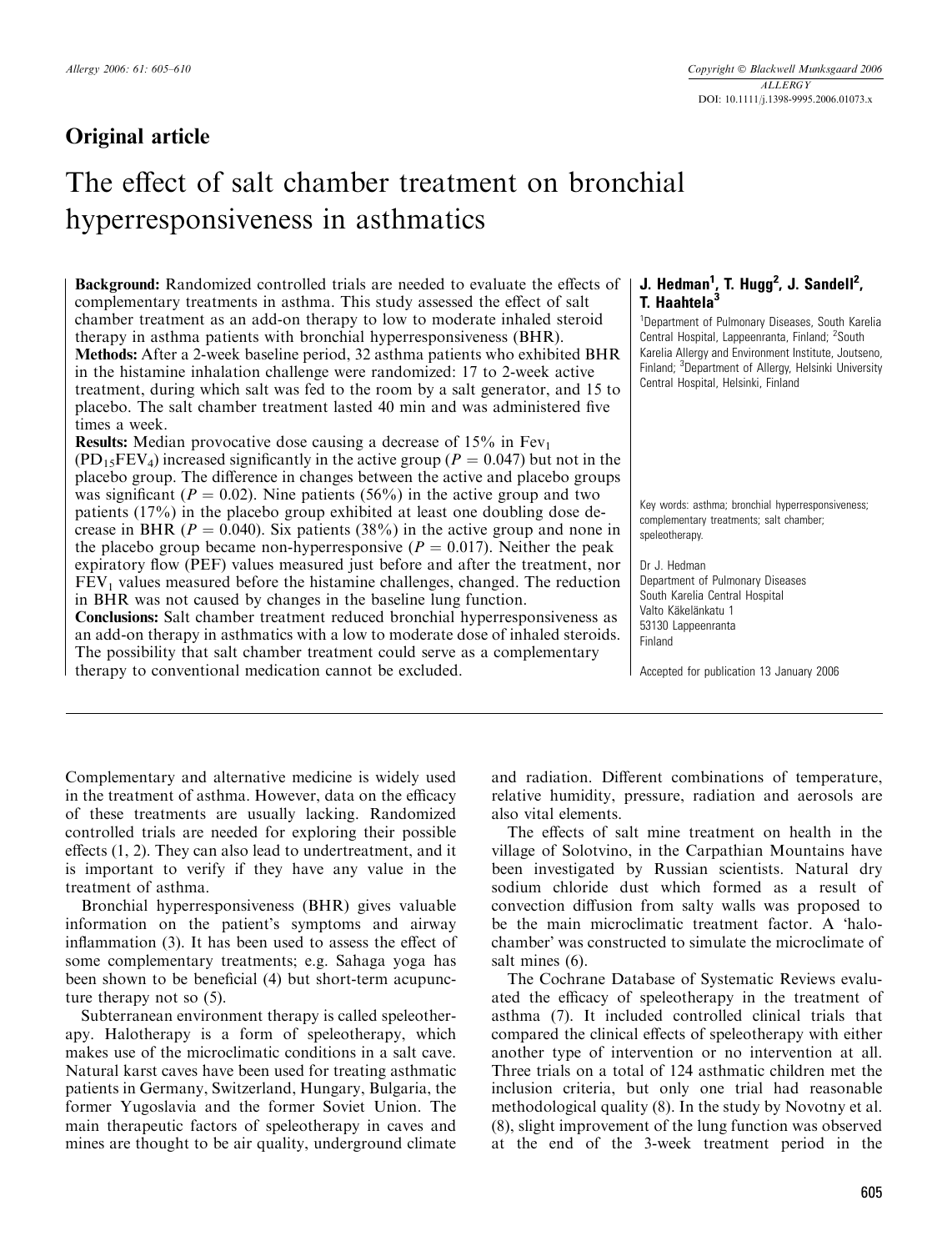speleotherapy group compared with the control group. In two other trials, it has been reported that speleotherapy had a beneficial short-term effect on lung function as well. It was not possible to assess any other outcome. The conclusion was that the available evidence is insufficient to show speleotherapeutic interventions as an effective treatment measure for chronic asthma. Randomized controlled trials with long-term follow up are necessary (7).

We assessed the effect of the salt chamber treatment as an add-on therapy in patients with persistent asthma who exhibited BHR in the histamine challenge in spite of a low to moderate inhaled steroid dose.

# Material and methods

#### **Patients**

We selected adult patients who remained hyperresponsive in the histamine inhalation challenge in spite of regular treatment with inhaled steroids. Female and male asthmatics aged  $\geq$ 18 years were eligible for inclusion if: (1) they used inhaled glucocorticosteroids at a constant daily dose of  $\geq 200$  µg for  $\geq 30$  days before entry; and (2) they were histamine challenge-positive  $(PD_{15}FEV_1 \le 1.6$  mg). Before the histamine challenge, they had to have a baseline forced expiratory volume in 1 s (FEV<sub>1</sub>) of  $\geq 70\%$  predicted.

Exclusion criteria included respiratory infection or worsening of asthma within 30 days before entry into the study, current smoking or a history of smoking  $\geq 10$  pack-years, other respiratory disease, or severe dysfunction in other organs. Pregnant and lactating women, as well as women of childbearing potential unable to use acceptable contraceptives were excluded.

Subjects were recruited through a local newspaper advertizement (231 responses). After a telephonic interview with a research nurse and doctor, 153 patients were excluded (124 because of inclusion or exclusion criteria, while 29 subjects cancelled their participation before the histamine challenge). Seventy-eight asthmatics underwent a histamine inhalation challenge test for evaluatation of airway responsiveness (Fig. 1). Forty-six of the patients were challenge-negative and were hence excluded. Thirty-two patients (41%) were challenge-positive and were randomized in the study – 17 to the active salt chamber treatment and 15 to the placebo treatment. Baseline characteristics of study subjects are given in Table 1. Nine



Figure 1. Flow of subjects through study.

Table 1. Baseline characteristics of the study subjects

|                                            | Active<br>$(n = 17)$ | Placebo<br>$(n = 15)$ |
|--------------------------------------------|----------------------|-----------------------|
| Age, years                                 | 53.2 (12.2)          | 52.1 (14.9)           |
| Female, n                                  | 15                   | 14                    |
| Atopy, $n^*$                               | 10                   | 9                     |
| Duration of asthma treatment, years        | 8.8(5.9)             | 9.6(7.2)              |
| Inhaled steroid dose, mg+                  | 0.894(0.506)         | 0.733(0.232)          |
| Long-acting beta-2 agonist                 | 9                    | 6                     |
| $FEV1$ . 1                                 | 2.61(0.77)           | 2.54(0.48)            |
| $FEV_1$ , % predicted $\ddagger$           | 89.5 (17.1)          | 91.9(8.5)             |
| FVC.1                                      | 3.25(0.97)           | 3.21(0.54)            |
| FVC, % predicted t                         | 90.4 (15.2)          | 95.6(7.1)             |
| Morning PEF, I/min                         | 441 (78.2)           | 438 (68.7)            |
| Evening PEF, I/min                         | 455 (94.1)           | 448 (63.6)            |
| $PD_{15}FEV_1$ , mg                        | 0.488(0.407)         | 0.588(0.407)          |
| Short acting bronchodilator use, n/2 weeks | 2.8(2.8)             | 1.4(2.2)              |
| Nocturnal awakenings, n/2 weeks            | 2.9(5.4)             | 0.4(0.8)              |
| Symptom score, 2 weeks                     | 3.8(5.2)             | 3.6(5.0)              |

Data are presented as group mean (SD) values and patient numbers.

\*Allergic rhinitis or atopic eczema reported by the subject.

#Expressed as bechlometasone equivalent dose (1.0 mg budesonide or 0.5 mg fluticasone equivalent to 1.0 mg bechlomethasone).

\$Viljanen et al. (9).

patients in the active group and six patients in the placebo group used long-acting beta-2 agonists but none of the subjects used aminophylline or leucotriene receptor antagonists. There were no significant differences between the groups.

The study was conducted in accordance with the guidelines of the Declaration of Helsinki. The Ethics Committee of South Karelia Central Hospital approved the study protocol and all patients gave their written consent prior to the commencement of the study.

## Study design

A parallel-group, double-blind, randomized placebo-controlled trial was conducted. After a 2-week baseline period, patients were randomized to either a 2-week active salt chamber treatment or the placebo. The randomization of patients was carried out in groups of four and the treatment was blinded to the patients, study nurse and investigator. Patients underwent 40 min of treatment every day, five times a week, in the salt chamber of Lappeenranta Spa.

Patients continued their original asthma medication throughout the study and the salt chamber treatment acted as an add-on therapy. If there was a need for increasing the steroid dose because of the worsening of the asthma, the patient was excluded from the study.

#### **Conditions**

The salt chamber was 12.5 m<sup>2</sup> in area with a volume of 27.5 m<sup>3</sup>. The roof, walls and partly also the floor were covered with 20–50-mmthick coating of salt (rock salt, NaCl 98.5%). Both the active and the placebo treatments were administered in the same salt chamber. During the active treatment, 3 g of salt was fed into the salt generator (Polar and Iris salt generator; Polar Health Oy, Nummela, Finland; IndiumTop LLC, Tallinn, Estonia) at intervals of 4 min, first being pulverized and then being blown into the chamber through the feed channel. Indoor dust emission, determined by isokinetic samples according to standard EN 13284-1 in the front of the feed channel, ranged from 1.6 to 3.3 mg/s (three measurements).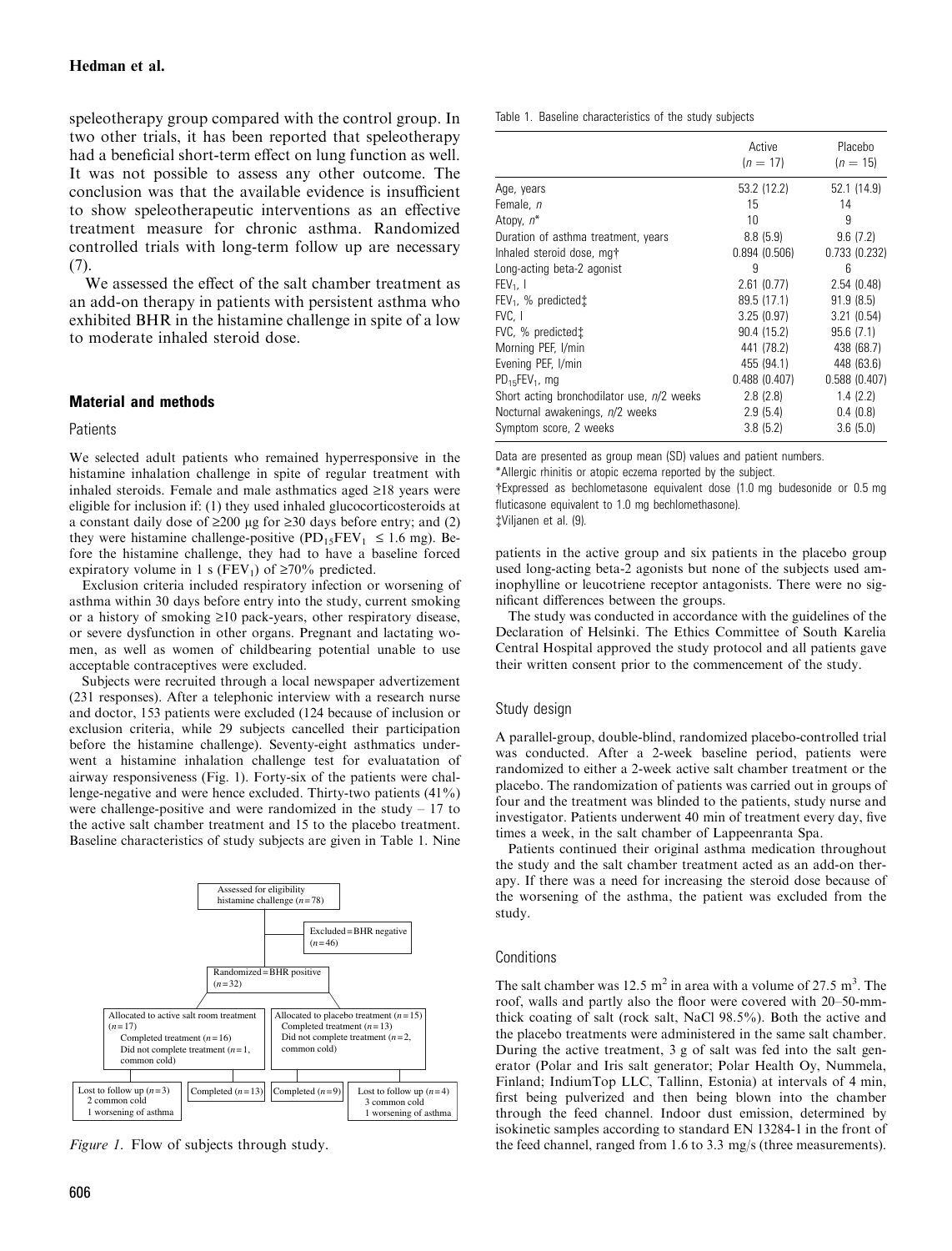Table 2. Salt concentrations (mg/m<sup>3</sup>) in the salt chamber

| <b>Measurements</b><br>mean | Feeding<br>speed of salt | Blasting volume of<br>the salt generator | Concentration<br>(mean range) |
|-----------------------------|--------------------------|------------------------------------------|-------------------------------|
|                             | $3$ g/ $3$ min           | 1/1                                      | 14.7                          |
|                             | 3 q/4 min                | 1/2                                      | $7.1(5.9 - 8.4)$              |
| 3                           | $3$ g/4 min              | 3/4                                      | $7.6(6.7 - 8.1)$              |
| 4                           | 3 q/4 min                | 1/4                                      | $7.4(7.3 - 7.5)$              |

During the placebo treatment, salt was not fed into the salt generator. The generator was, however, running and patients could hear its sound.

The air blast volume of the salt generator and the feeding speed of the salt affected the salt concentration (Table 2). A feeding rate of 3 g every 4 min and a blasting volume of one-fourth of the salt generator resulted in conditions similar to those reported and used in treatment units of eastern and central parts of Europe (8).

The treatments were administered, on average, at a temperature of 23.0°C (range 18.0–27.3°C,  $n = 304$ ) and at 41% relative humidity (range 25–51%,  $n = 304$ ). Indoor air temperature (U-type thermistor probe; Grant Instruments Ltd, Shepreth, UK) and relative humidity values (Vaisala HMP 35 AG, Vaisala Oyj, Finland) were recorded with a datalogger (Squirrell 1000 series; Grant Instruments Ltd).

During the active treatment, the mean salt concentrations of the indoor air of the salt chamber fluctuated from 7.1 to 7.6 mg/m<sup>3</sup> (range 0–31.5 mg/m<sup>3</sup>;  $n = 7$ ). During the placebo treatment, the mean salt concentration was 0.3 mg/m<sup>3</sup> ( $n = 3$ ). Salt concentrations were restored to zero level  $(0-1 \text{ mg/m}^3, n = 7)$  during the 20 min of enhanced ventilation after each treatment period.

Stationary inhalable dust samples were collected with IOM (SKC Inc., Eighty Four, PA, USA) samplers. The sampling head is designed to meet the ACGIH and EN 481 criteria for inhalable dust at a sampling flow rate of 2.0 l/min. Time-dependent variation of dust concentrations was measured with a Respicon TM-SE (Helmut Hund GmbH, Wetzlar, Germany). The sampler is designed to meet the ACGIH and EN 481 criteria for size-selective sampling of occupational dusts. Particle size distribution was determined by a six-stage cascade impactor. The cut-off points were 10, 5, 2.5, 1.3, 0.65 and 0.3  $\mu$ m at a sampling rate of 20 l/min. Salt dust concentration, time-dependent variation of salt dust concentration and particle size distribution were measured 1 m above the ground between the seats. While the measurements were being taken, one to four persons stayed in the chamber, simulating the treatment protocol. A particle size  $\leq$  5 µm (aerodynamic diameter) constituted 35–45% of the total particle mass, and a particle size  $\leq$ 20  $\mu$ m correspondingly 88–97% ( $n = 4$ ). Depending on the measurement time, the median of the particle size distribution ranged from 6 to 8  $\mu$ m (*n* = 4). According to the measurements, both the salt dust concentration and particle size distribution were evenly distributed inside the chamber. Measurement of the conditions was carried out by the Lappeenranta Regional Institute of Occupational Health.

#### Outcome measurements

The main outcome parameter was BHR. Patients underwent a histamine inhalation challenge three times: at the baseline, at the end of the 2-week treatment, and 2 months after the treatment. The study was conducted outside the pollen season.

The histamine challenge method has been described in detail elsewhere (10). In short, an automatic inhalation-synchronized dosimetric jet nebulizer with the known lung deposition of the aerosol was used to administer histamine and to control breathing

(Spira Elektro 2; Respiratory Care Center, Hämeenlinna, Finland). The non-cumulative doses of histamine were 0.025, 0.1, 0.4 and 1.6 mg, administered within 0.4 s following the tidal inspiration of 100 ml of air.  $FEV_1$ , measured with flow/volume spirometry (Medikro, Kuopio, Finland), was used to determine the response. The  $PD_{15}FEV_1$  was calculated from logarithmically transformed histamine doses using linear interpolation.

Peak expiratory flow (PEF) measurements, use of a rescue bronchodilator (puffs per 24 h) and asthma symptoms (wheezing, dyspnoea), were recorded each morning and evening by the patients on diary cards during the study. The number of nocturnal awakenings were also recorded. Wheezing and dyspnoea were each graded on a scale of  $0-3$  ( $0 =$  none; 1 = mild; 2 = moderate;  $3$  = severe). Total asthma symptom score (on a scale of 0–6) was the sum of wheezing and dyspnoea scores. Baseline diary data for 2 weeks were collected before randomization. The PEF was measured using a mini-Wright peak flow meter (Clement Clark, Harlow, UK), and the highest of three values was recorded. The PEF was also measured just before and after salt chamber treatment.

#### Statistical analyses

Non-parametric statistics were mainly used. A comparison of the active and placebo groups was made using either the Mann–Whitney U-test or the Fischer's exact test, as appropriate. The Wilcoxon signed-rank test was used to analyse the effect of treatments in the two groups. A per-protocol analysis (excluding all participants who failed to complete the protocol) was also carried out using paired (within-treatment effect) and unpaired (between-treatment effect) t-tests. If a patient was a non-responder  $(PD_{15}FEV_1 > 1.6$  mg) in the 2-week or in the 2-month histamine challenge, an arbitrary  $PD_{15}FEV_1$  value of 3.2 mg was used. A *P*-value of <0.05 was considered statistically significant. All tests were performed using GBSTAT software Version 6.5 (Dynamic Microsystems, Silver Spring, MD, USA).

# **Results**

Sixteen asthmatics in the active group and 13 in the placebo group completed the 2-week salt chamber treatment. One patient in the active group and two in the placebo group failed to complete the treatment (all because of respiratory infections).

# Bronchial hyperresponsiveness

After the 2-week treatment, the median  $PD_{15}FEV_1$  value increased significantly in the active group but decreased in the placebo group compared with the baseline. In the active group, median (range) the  $PD_{15}FEV_1$  value before and after treatment was 0.460 mg (0.020–1.57) and 0.595 mg (0.022 to  $>1.6$ ) ( $P = 0.047$ ); and in the placebo group 0.720 mg (0.016–1.42) and 0.630 mg (0.085–1.25)  $(P > 0.05)$ . The difference between the changes occurring during the treatment with the salt chamber and the placebo was significant ( $P = 0.02$ ) (Table 3).

The BHR decreased by at least one doubling dose in nine patients (56%) in the active group and in two patients (17%) in the placebo group (Fischer's exact,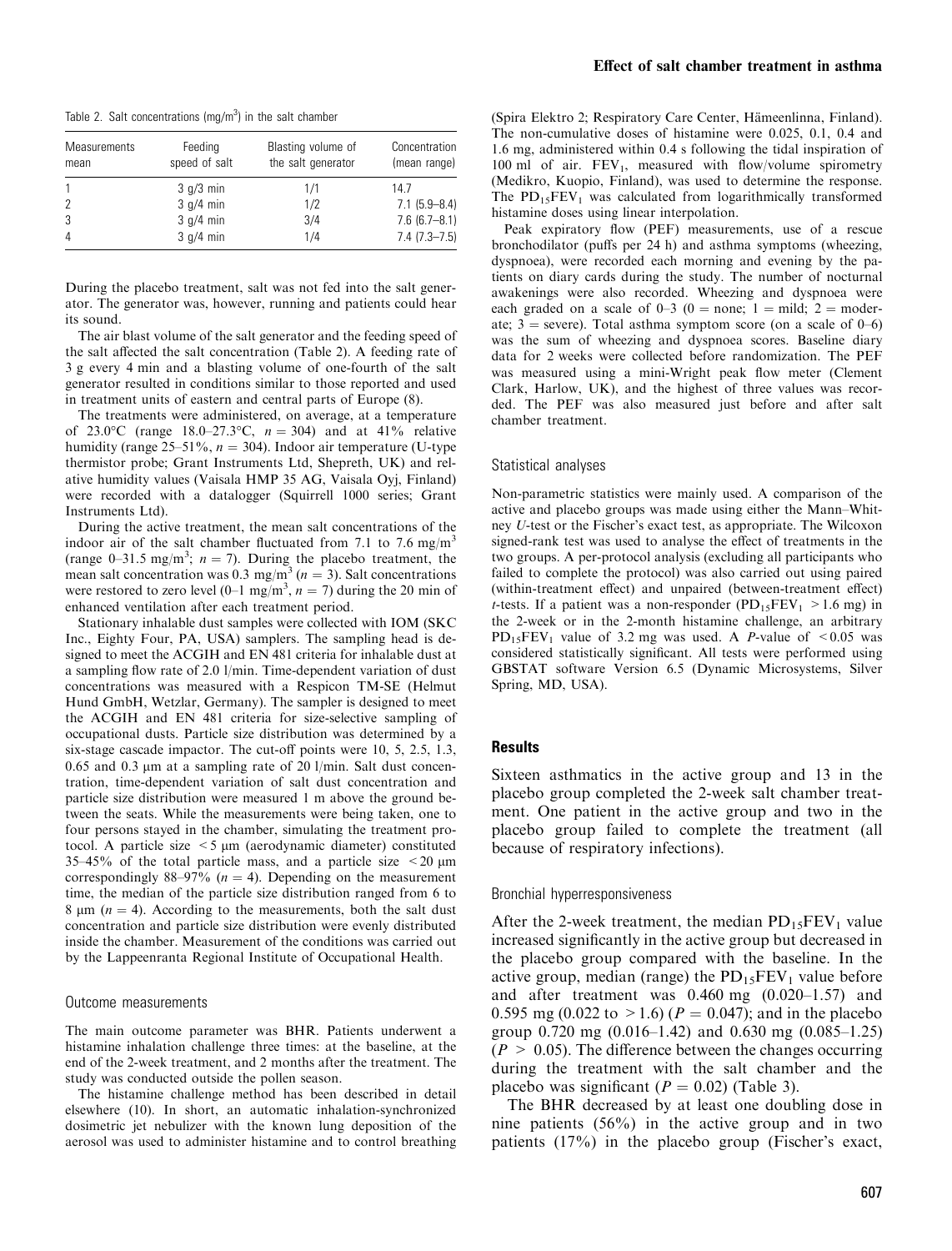# Hedman et al.

|                                            | Active $(n = 16)$          | Placebo $(n = 13)$            | Active vs placebo difference |
|--------------------------------------------|----------------------------|-------------------------------|------------------------------|
| $FEV_1$ , I                                | $0.04$ (-0.18 to 0.10)     | $0.01$ (-0.08 to 0.06)        | $0.03$ (-0.12 to 0.18)       |
| FVC. I                                     | $-0.04$ ( $-0.07$ to 0.15) | $-0.04$ ( $-0.05$ to 0.13)    | $0.001$ (-0.13 to 0.13)      |
| Morning PEF, I/min                         | $7.0$ (-0.09 to 14.1)      | 4.4 ( $-6.0$ to 14.7)         | $2.7$ (-9.3 to 14.7)         |
| Evening PEF, I/min                         | 9.3 (2.7 to $15.8$ )**     | 4.0 $(-5.4 \text{ to } 13.4)$ | $5.5$ (-5.6 to 16.4)         |
| Treatment PEF, I/min                       | $0.8$ (-2.5 to 4.1)        | 4.0 $(-0.8$ to 8.8)           | $-3.1$ ( $-8.6$ to 2.4)      |
| Short-acting bronchodilator use, n/2 weeks | $1.5$ (-0.2 to 3.2)        | $1.1$ (-0.2 to 2.3)           | $0.4$ (-1.6 to 2.4)          |
| Nocturnal awakenings, n/2 weeks            | 2.2 (0.4 to 4.0)*          | $0.2$ (-0.2 to 0.7)           | $2.0$ (0.1 to $3.8$ )        |
| Symptom score, 2 weeks                     | $1.7$ (-1.6 to 4.9)        | $2.5$ (-0.8 to 5.9)           | $-0.9$ ( $-5.3$ to 3.6)      |
|                                            |                            |                               |                              |

Table 3. Per-protocol analysis of changes in spirometric indices, PEF values, bronchodilator use, nocturnal awakenings and symptom scores over 2 weeks active and placebo salt chamber treatment

 $*P < 0.05$ ,  $*P < 0.01$  (within-group difference from baseline).

 $P = 0.040$ ). Six patients (38%) in the active group and none in the placebo group became non-responsive to histamine (Fischer's exact,  $P = 0.017$ ). The changes in the individual BHR in the active and placebo groups are given in Fig. 2.

A follow-up histamine challenge was performed 2 months after the salt chamber treatment. There were three dropouts in the active group (two due to common cold and one to worsening of asthma) and four dropouts in the placebo group (three due to common cold and one to worsening of asthma). In the active group, the median (range)  $PD_{15}FEV_1$  value was 0.580 mg  $(0.067 \text{ to } >1.6)$  and in the placebo group 0.620 mg (0.110 to  $>1.6$ ). There were no more significant changes compared with the baseline in the within-group or in the between-group analyses. Four of 13 patients in the active group and one of nine patients in the placebo group were non-responsive to histamine (PD<sub>15</sub>FEV<sub>1</sub> > 1.6 mg) ( $P > 0.05$ ).



Figure 2. Changes in airway responsiveness to histamine in the active and placebo salt chamber treatment groups.  $PD_{15}FEV_1$ (lg histamine) at baseline and after the 2-week treatment. An arbitrary value of 3200 µg was used in subjects who were challenge-negative. Thick lines represent median values.

#### Other outcome measures

Changes in spirometric indices, PEF values, bronchodilator use, nocturnal awakenings and symptom scores over 2 weeks of active and placebo salt chamber treatment are given in Table 3. No significant changes in betweengroup analysis were observed. Statistical significant differences in evening PEF values  $(P = 0.0085)$  and in nocturnal awakenings ( $P = 0.020$ ) were detected in within-group analysis of active group.

## **Discussion**

This study is the first controlled trial investigating the effect of salt chamber treatment on BHR. A 2-week salt chamber treatment reduced BHR as an add-on therapy on a low to moderate dose of inhaled steroids.

The number of patients was small, which increases the risk of error due to chance, and hence our results should be taken as preliminary only. BHR did not differ statistically between active and placebo groups in the baseline. There is, however, a more reactive group in the active treatment group and therefore any change could tend to favour the active group. Being in a trial environment may also have helped compliance and this would have again favoured the active treatment group. The 2-week baseline period may have been the factor leading to an apparent improvement, too. The duration of the effects on BHR and asthma control cannot be reliably estimated as the sample size became too small during the 2-month follow-up. As respiratory viral infections may increase BHR (11), these patients were excluded from the follow-up.

The mechanisms of the effect of salt chamber treatment are unclear and can only be speculated. BHR is a surrogate marker of bronchial inflammation. Sont et al. have stressed the value of a methacholine challenge in guiding treatment; reducing BHR leads to better control of asthma (12). Airway responsiveness to direct bronchoconstrictor stimulus as histamine or methacholine is, however, only loosely related to inflammation  $(13, 14)$ . Further studies are needed to assess the effect of salt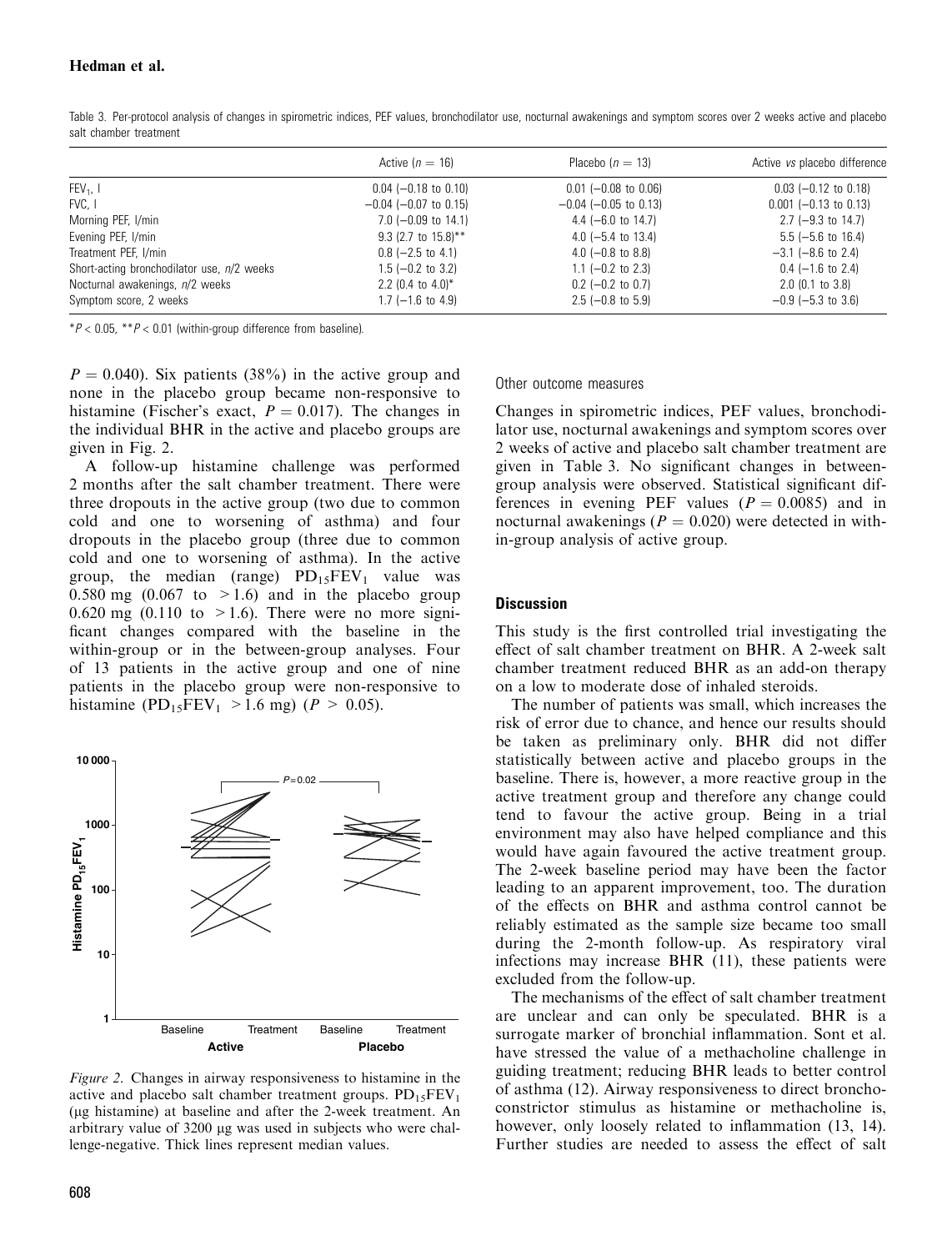chamber treatment on more direct inflammatory parameters (e.g. exhaled NO or inflammatory markers in induced sputum).

Airway calibre depends on the balance between the force generated by airway smooth muscle (ASM) and a number of opposing factors, mainly autonomic nervous mechanisms tending to limit ASM tone and mechanical forces opposing ASM shortening (15). Salt chamber treatment did not cause any bronchodilation. Neither the PEF values measured just before and after the treatment, nor the  $FEV<sub>1</sub>$  values measured before the histamine challenges changed. Therefore, the reduction in BHR was not caused by changes in baseline lung function as could have been one possible explanation (16, 17).

Bronchial hyperresponsiveness can be reduced by directly affecting airway smooth muscle contractility (18). Some cytokines may act directly or indirectly on ASM cells and alter myocyte function by modulating contractile agonist-induced calcium signalling in human ASM cells (18). There is also a strong positive correlation between bronchial reactivity and the level of intracellular magnesium: magnesium intervenes in the calcium transport mechanism and intracellular phosphorylation reactions (19). Whether these mechanisms are involved in the salt chamber treatment is unknown.

Inhalation of hypertonic saline can cause bronchoconstriction (20). Dry powder sodium chloride has even been used to assess BHR in asthmatics (21). As the resting ventilation is 6–10 l/min, the NaCl dose inhaled by the patients during a 40-min treatment period was about 18– 30 mg. This is less than the provocative dose of NaCl causing the  $FEV<sub>1</sub>$  to fall 20% from the baseline in an inhalation challenge test using dry NaCl (mean 103 mg) in the study by Andersson et al. (22). It is also far less than the daily sodium intake of female (2.36 g) and male (3.15 g) asthmatics in the study by Sausenthaler et al. (22). In that study, the sodium intake did not alter BHR assessed as  $PD_{20}$  to methacholine but might have increased mild BHR assessed as  $PD_{10}$  (22). In our study, no bronchoconstriction because of the salt chamber

treatment was observed. It is, however, possible that increasing salt concentrations eventually cause bronchoconstriction in sensitive individuals. Salt inhalation may have a U-shaped effect, small and moderate doses being beneficial but higher doses causing adverse effects.

It is possible that the symptomatic relief the patients reported from salt chamber treatment is associated with the reduction in BHR. All patients used inhaled steroids but still showed a reduction in BHR to an extent which is not easy to attain by any drug treatment. The idea that salt chamber treatment could serve as a complementary therapy to conventional medication cannot be ruled out. No side-effects were observed.

Salt chamber treatment is, however, neither simple nor cost-free. The conditions in the individual salt chambers should be measured and standardized as we did in our study. The possible dose–response effect of salt concentrations should be studied in further trials. The optimum duration or regularity of treatments needed are not known. In practice, the length of individual salt treatments vary widely from 20 min to hours and last five to 25 sessions. The length and regime of our study mirrors the common practice in Estonia and in the salt chamber of Lappeenranta Spa. Health economic aspects should be evaluated. There might be benefits linked to the better control of asthma and reduced use of asthma medication. Expenses linked to the salt chamber treatment, as well as travel costs to the treatment centres, should be evaluated. In future studies, the cost benefit should be compared with other treatment modalities, including the improvement of existing drug treatment.

# Acknowledgments

The authors would like to thank K. Mynttinen and J. Paananen for assistance and S. Rautio for the measurement of conditions. The study was supported by research grants from Finland's Slot Machine Association and The Social Insurance Institution of Finland.

## References

- 1. Bielory L. Replacing myth and prejudice with scientific facts about complementary and alternative medicine. Ann Allergy Asthma Immunol 2002;88:249– 250.
- 2. Gyorik SA, Brutsche MH. Complementary and alternative medicine for bronchial asthma: is there new evidence? Curr Opin Pulm Med 2004;10:37–43.
- 3. Banik AN, Holgate ST. Problems and progress in measuring methacholine bronchial reactivity. Clin and Exp Allergy 1998;28(Suppl. 1):15–19.
- 4. Manocha R, Marks GB, Kenchington P, Peters D, Salome CM. Sahaja yoga in the management of moderate to severe asthma: a randomised controlled trial. Thorax 2002;57:110–115.
- 5. Shapira MY, Berkman N, Ben-David G, Avital A, Bardach E, Breuer R. Shortterm acupuncture therapy is of no benefit in asthma with moderate persistent asthma. Chest 2002;121:1396–1400.
- 6. Chervinskaya AV, Zilber NA. Halotherapy for treatment of respiratory diseases. J. Aerosol Med 1995;8:221–232.
- 7. Beamon S, Falkenbach A, Fainburg G, Linde K. Speleotherapy for asthma (Cochrane Review). The Cochrane Library, Issue 4. Chichester: John Wiley & Sons, Ltd, 2004.
- 8. Novotny A, Krämer E, Steinbrugger B, Fabian J, Eber E, Sandri B et al. Der therapeutische Einfluss von Radon-Inhalation und Hyperthermie im Gasteiner Heilstollen auf das Asthma bronchiale im Kindesalter. Die Höhle 1994;48(Suppl.):198–202.